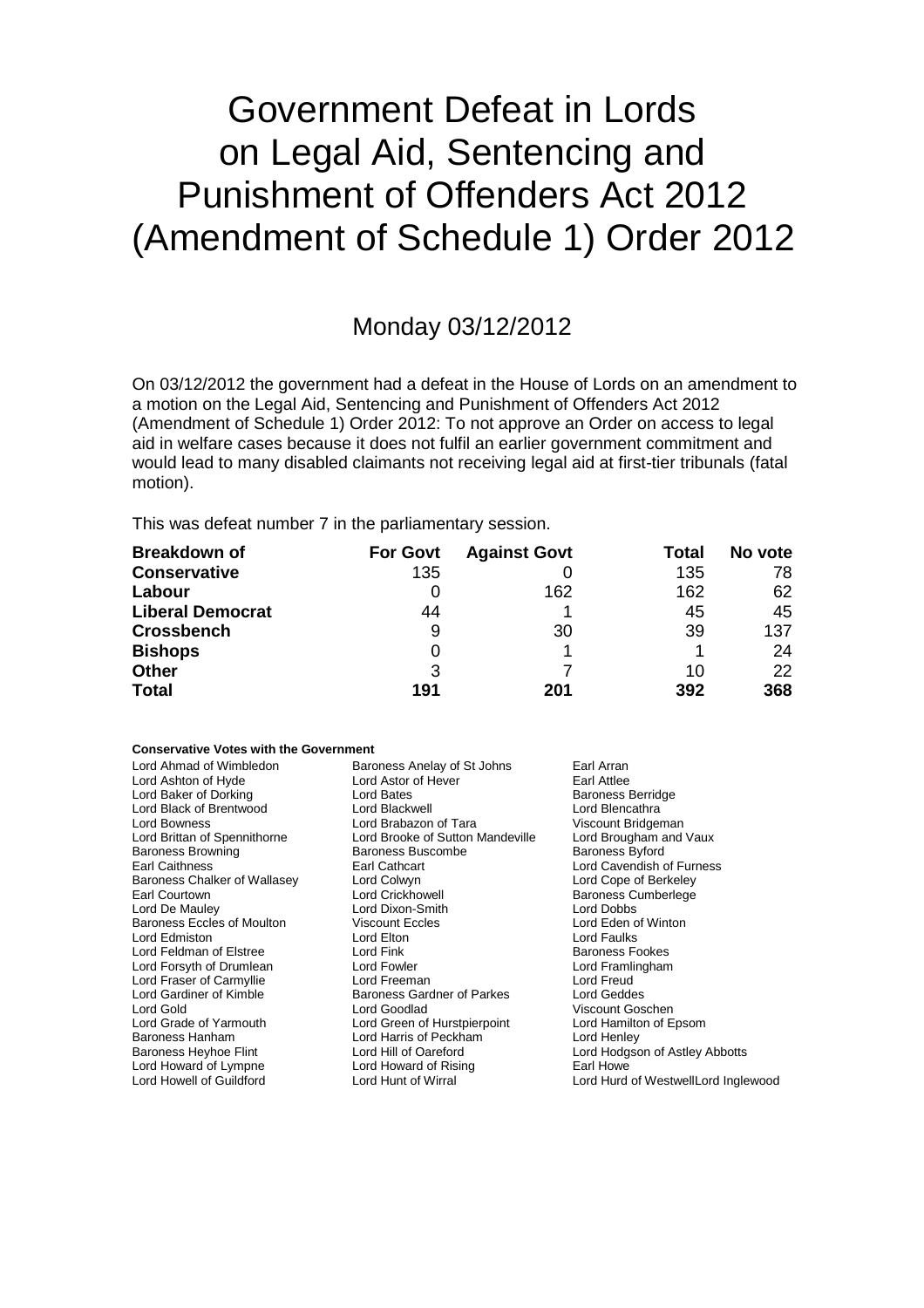Lord James of Blackheath Baroness Jenkin of Kennington<br>
Lord Jenkin of Roding<br>
Lord Jopling Lord Jenkin of Roding **Lord Lord Jopling** Cord Lord Lord King of Bridgwater<br>
Lord Kirkham **Lord Lexden**<br>
Lord Lexden Lord Kirkham **Baroness Knight of Collingtree** Lord Lexd<br>
Lord Lingfield **Baroness Knight of Collingtree** Lord Luke Lord Lingfield<br>
Lord Lyell<br>
Lord Mackay of Clashfern Lord Lyell Lord Mackay of Clashfern Lord MacLaurin of Knebworth Lord Mayhew of Twysden Lord McColl of Dulwich Duke of Montro<br>
Lord Moore of Lower Marsh Baroness Morris of Bolton Lord Moynihan Lord Moore of Lower Marsh **Baroness Morris of Bolton** Lord Moynihan<br>
Lord Naseby **Baroness Mexille-Jones** Baroness Newlove Lord Naseby **Baroness Neville-Jones** Baroness Newlove<br>Baroness Noakes **Baroness Newlove Baroness New Baroness New**<br>Lord Palumbo Baroness Noakes **Lord Norton of Louth Lord Plumb**<br>
Lord Plumb **Lord Poper** Lord Renfrew of Kaimsthorn Lord Ribeiro Lord Roberts of Conwy Lord Ryder of Wensum Lord Sassoon Cord Sassoon<br>
Lord Selverness Security Cord Selvich Cord Selverness Security of Selverness Security Cord Selverness Securit<br>
Lord Selverness And Selvich Cord Selvich Cord Selverness Securi Baroness Shackleton of Belgravia Baroness Sharples **Baroness Sharples** Lord Shaw of Northstead Lord Shaw of Northstead Lord Shaw of Northstead Lord Shaw of Northstead Lord Shaw of Northstead Lord Sharpless Shephard of Nort Lord Sheikh **Baroness Shephard of Northwold**<br>
Lord Spicer **Baroness Stedman-Scott** Lord Spicer **Baroness Stedman-Scott**<br>
Baroness Stowell of Beeston **Lord Strathclyde** Lord Spicer<br>
Baroness Stedman-Scott<br>
Baroness Stowell of Beeston Lord Strathclyde Lord Taylor of Holbeach<br>
Lord True Lord Tune Lord Tune<br>
Lord Tune Lord Tune<br>
Lord Tune<br>
Lord Tune Lord Trimble Lord True Lord Tugendhat Viscount Ullswater Baroness Verma Lord Wakeham Baroness Warsi **Charles Exercise Server Lord Wasserman**<br>Baroness Wheatcroft **Charles Baroness Wilcox** 

Lord Marlesford<br>
Lord McColl of Dulwich<br>
Duke of Montrose Lord Plumb Lord Popat Baroness Rawlings Earl Selkirk of Douglas<br>
Earl Sharples<br>
Early Lord Shaw of Northstead<br>
Lord Shaw of Northstead Baroness Wilcox Viscount Younger of Leckie

### **Conservative Votes against the Government**

**-**

#### **Labour Votes with the Government**

**-**

# **Labour Votes against the Government**

Baroness Andrews **Baroness Andrews**<br>Baroness Bakewell **Baroness Andrews**<br>Lord Barnett **Baroness Bakewell Lord Barnett** Lord Barnett Lord Bassam of Brighton<br>
Lord Barnett Lord Barnett Lord Billingham<br>
Lord Billingham<br>
Lord Billingham<br>
Lord Billingham Lord Berkeley Baroness Billingham<br>
Lord Borrie **Billingham**<br>
Lord Bradley Lord Borrie **Lord Bradley Lord Bradley** (Lord Brooke of Alverthorpe Lord Brooke of Alverthorpe Lord Brooke of Alverthorpe Lord Brooke of Alverthorpe Lord Brooke at  $\sim$  Lord Brooke and Brooke and Brooke and Brooke and Broo Lord Carter of Coles Viscount Chandos Lord Christopher Lord Clark of Windermere Lord Clinton-Davis<br>
Baroness Corston Baroness Crawley Baroness Corston **Baroness Crawley** Baroness Crawley Lord Davidson of Glen Clova<br>
Lord Davies of Oldham Lord Davies of Coity **Baroness Dean of Thornton-**lo Lord Desai Baroness Donaghy Lord Donoughue Lord Dubs<br>
Lord Evans of Watford **Lord Elder** Lord Evans of Temple Guiting<br>
Lord Evans of Watford **Lord Example Corporation**<br>
Baroness Farrington of Ribbleton Lord Faulkner of Worcester Lord Evans of Watford Baroness Farrington of Ribbleton Lord Filkin Baroness Ford Lord Filkin **Exercise Form Baroness Ford** Europe Lord Foster of Bishop Auckland<br>
Lord Foulkes of Cumnock **Baroness Gale** Baroness Gibson of Market Ras Baroness Gould of Potternewton Lord Grocott Lord Harris Lord Harris on Lord Harris on Lord Haskel Lord Harrison Lord Harrison Lord Harrison Lord Harrison Lord Harrison Lord Haskel<br>Lord Haskel Lord Haskel Baroness Havter of Kentish Town Baroness Healy of Primrose Hill Lord Haworth **Baroness Hayter of Kentish Town** Baroness Henrich Baroness Health Baroness Healy Baroness Hilton of Equardon Baroness Hollis of Heigham Lord Howarth Lord Howarth Carolis of Heigham Lord Hoyle Lord Hughes of Woodside Lord Hunt of Kings Heath<br>
Lord Janner of Braunstone Baroness Jay of Paddington Lord Hughes of Woodside<br>
Lord Hunt of Kings Heath Lord Irvine of Lairg<br>
Lord Janner of Braunstone Baroness Jay of Paddington Baroness Jones of Whitchurch<br>
Lord Jones Lord Jordan Lord Judd Lord Jones Lord Jordan Lord Judd Lord Kennedy of Southwark Baroness Kennedy of The Shaws Baroness King of Bow<br>Lord King of West Bromwich Lord Kinnock Baroness Kinnock of H Lord King of West Bromwich Lord Kinnock<br>
Lord King Lord Kinght of Weymouth Lord Layard<br>
Lord Kirkhill Cord Kinght of Weymouth Lord Layard Lord Lea of Crondall Lord Liddle<br>
Baroness Lister of Burtersett Lord Lympne Lord Mackenzie of Framwellgate Lord MacKenzie of Culkein Baroness Mallalieus MacKenzie of Culkein Baroness Ma<br>Lord Mandelson Baroness Massey of Darwen Lord Maxton Lord Mandelson Baroness Massey of Darwen Lord Maxton Lord McKenzie of Luton Lord Mitchell<br>
Lord Morgan Lord Morgan Lord Morris of Handsworth Lord Morris of Aberavon Baroness Morris of Yardley **Lord Noon**<br>
Lord O'Neill of Clackmannan **Baroness Lord Patel of Bradford** Lord Patel of Blackburn Lord O'Neill of Clackmannan Lord Patel of Lord Pendry<br>
Lord Pendry Clackmannan Lord Peston

Baroness Adams of Craigielea Lord Ahmed<br>
Baroness Andrews Baroness Armstrong of Hill Top Lord Bach<br>
Lord Bach Lord Browne Lord Campbell-Savours<br>
Viscount Chandos<br>
Lord Christopher Lord Goldsmith Lord Gordon of Strathblane<br>
Lord Grocott Lord Harris of Haringey Baroness Hilton of Eggardon Lord Hollick<br>
Lord Howarth of Newport Baroness Howells of St Davids Lord Hoyle<br>
Lord Hunt of Kings Heath **Example 2** Lord Irvine of Lairg<br>
Lord Irvine of Lairg Lord Knight of Weymouth Lord Layard<br>
Lord Liddle Lord Lipsey Lord Lympne<br>
Lord MacKenzie of Culkein<br>
Baroness Mallalieu Baroness McDonagh Baroness McIntosh of Hudnall<br>
Lord Mitchell<br>
Lord Moonie Lord Morris of Handsworth

Baroness Dean of Thornton-le-Fylde Lord Foulkes of Cumnock **Baroness Gale** Baroness Gale Baroness Gibson of Market Rasen<br>Baroness Golding **Baroness Colding** Lord Goldsmith **Baroness Colding** Lord Gordon of Strathblane Baroness Pitkeathley